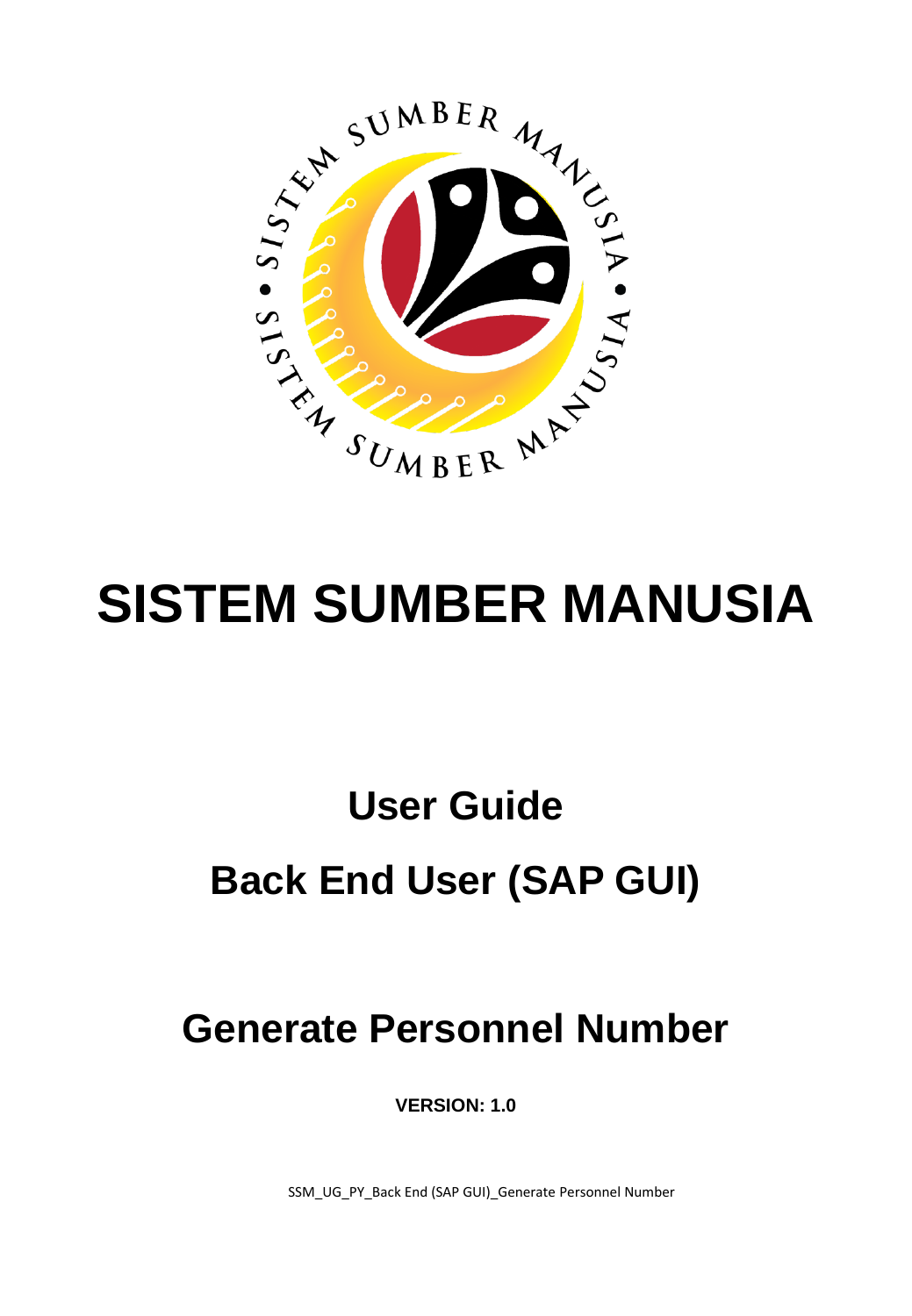

### <span id="page-1-0"></span>**INTRODUCTION**

This user guide acts as a reference for **Department Users** (back-end user) to manage generate personnel numbers**.** All Company and Individual names used in this user guide have been created for guidance on using SSM.

Where possible; user guide developers have attempted to avoid using actual Companies and Individuals; any similarities are coincidental.

Changes and updates to the system may lead to updates to the user guide from time to time.

Should you have any questions or require additional assistance with the user guide materials, please contact SSM Help Desk**.**

## **GLOSSARY**

The following acronyms will be used frequently:

| Term           | <b>Meaning</b>                        |
|----------------|---------------------------------------|
| <b>SSM</b>     | Sistem Sumber Manusia                 |
| <b>SAP GUI</b> | SAP Graphical User Interface/Back End |
| <b>FIORI</b>   | <b>Front End/Web Portal</b>           |
| <b>ESS</b>     | <b>Employee Self Service</b>          |
| <b>MSS</b>     | <b>Manager Self Service</b>           |

## **FURTHER ASSISTANCE**

Should you have any questions or require additional assistance with the user guide materials, please contact **SSM Help Desk** at **+673 238 2227** or e-mail at **ssm.helpdesk@dynamiktechnologies.com.bn**.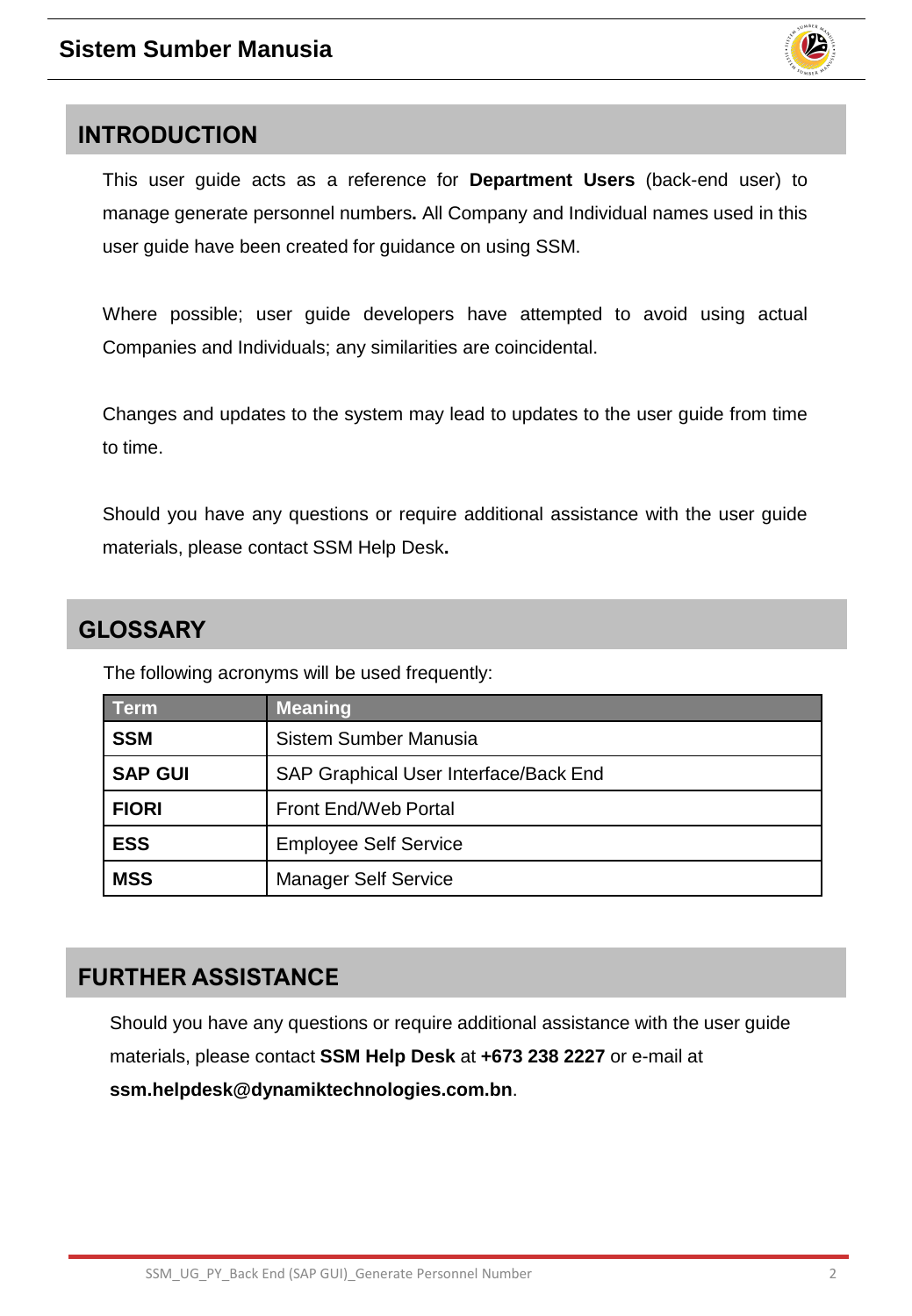

| <b>Topics</b>                                         | Page             |
|-------------------------------------------------------|------------------|
| Introduction                                          | $\overline{2}$   |
| Glossary                                              | $\overline{2}$   |
| <b>Further Assistance</b>                             | $\overline{2}$   |
| Navigate to HR Master Data                            | $\overline{4}$   |
| <b>Enter Personnel Number</b>                         | $6 \overline{6}$ |
| Generate Personnel Number using IC Number             | $\overline{I}$   |
| Generate Personnel Number using Uniform ID (MINDEF)   | 10               |
| Free Search (HR Object Selection) to Personnel Number | <u> 13</u>       |

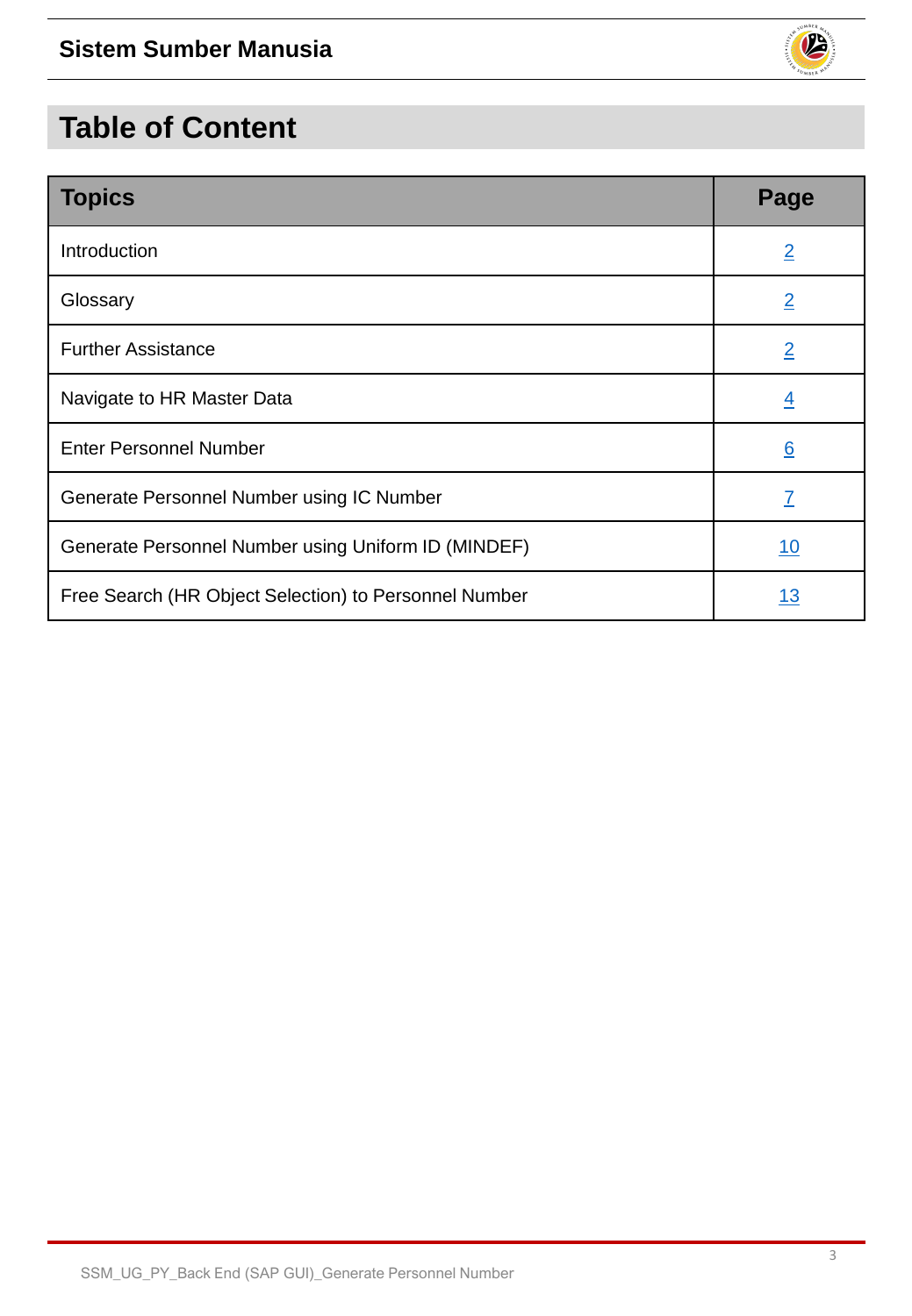

<span id="page-3-0"></span>

| Navigate to HR Master | <b>Backend User</b> |
|-----------------------|---------------------|
| l Data                |                     |

|                                                                                                                                                                                                                                                                                                                                                                                                                                                                                                                                                                                                                                           | <b>SAP Easy Access</b>                 |
|-------------------------------------------------------------------------------------------------------------------------------------------------------------------------------------------------------------------------------------------------------------------------------------------------------------------------------------------------------------------------------------------------------------------------------------------------------------------------------------------------------------------------------------------------------------------------------------------------------------------------------------------|----------------------------------------|
| E<br>■ 当 品 Other menu ★ ★ ∥ ∥ ∨<br>$\checkmark$                                                                                                                                                                                                                                                                                                                                                                                                                                                                                                                                                                                           | Create role<br>More $\vee$<br>$\wedge$ |
| > I Favorites<br>$\vee$ for SAP Menu<br>Connector for Multi-Bank Connectivity<br>$\geq$ $\Box$ Office<br>> Cross-Application Components<br>$\sum$ Logistics<br>1<br>$\geq$ $\Box$ Accounting<br>$\vee$ $\Box$ Human Resources<br>PPMDT - Manager's Desktop<br>$\vee$ $\Box$ Personnel Management 2<br>$\vee$ $\Box$ Administration<br>3<br>$\vee$ $\Box$ HR Master Data<br>$\overline{4}$<br><b>@ PA40 - Personnel Actions</b><br>5 <sup>5</sup><br><sup>3</sup> PA30 - Maintain<br><b>B</b> PA20 - Display<br>PA10 - Personnel File<br>PA70 - Fast Entry<br>PA42 - Fast entry: Actions<br>$\geq$ $\Box$ Info System<br>$\geq \Box$ Tools | ∼<br>Ŵ                                 |

- 1. In SAP Menu, click on Human Resources.
- 2. Click on Personnel Management.
- 3. Click on Administration.
- 4. Click on HR Master Data
- 5. Click on PA30 Maintain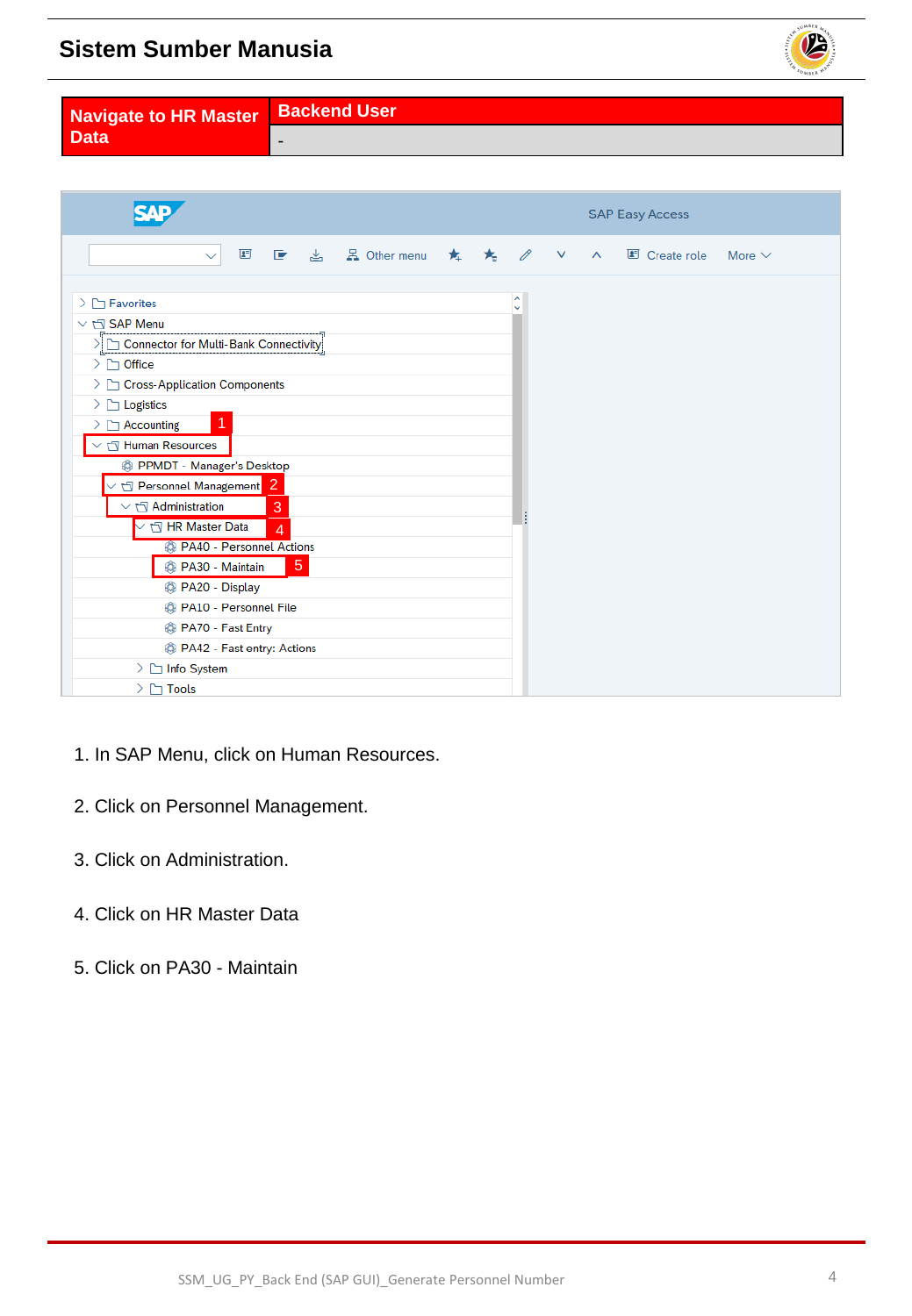

| <b>NOTE</b>                                                                                                                                                                                                                                                                                                                                        |             |
|----------------------------------------------------------------------------------------------------------------------------------------------------------------------------------------------------------------------------------------------------------------------------------------------------------------------------------------------------|-------------|
| <b>PA30</b><br>$\mathbf{F}$<br>■ 当 品 Other menu ★ ★ ∥ V ∧ 国 Create role<br>$\checkmark$                                                                                                                                                                                                                                                            | More $\vee$ |
| > [ Favorites<br>SAP Menu<br>> Connector for Multi-Bank Connectivity<br>$\geq$ $\Box$ Office<br>$\triangleright$ $\triangleright$ Cross-Application Components<br>$\geq$ $\Box$ Logistics<br>$\geq$ $\Box$ Accounting<br>$\sum$ Human Resources<br>$\sum$ Information Systems<br>$\sum$ Service<br>$\geq \Box$ Tools<br>> [ WebClient UI Framework |             |

*Note:* User may enter transaction code **PA30** in the search bar to go to the same page.

| <b>Maintain HR Master Data</b><br>≡                  |                                                                     |
|------------------------------------------------------|---------------------------------------------------------------------|
| K                                                    | <b>Maintain HR Master Data</b>                                      |
| ₫<br>$\Box$<br>一〇<br>0<br>$6\delta$<br>$\checkmark$  | $\overline{\mathbb{W}}$<br>$\overline{\mathbb{A}^*}$<br>More $\vee$ |
| Personnel no.:                                       |                                                                     |
|                                                      |                                                                     |
|                                                      |                                                                     |
| Basic personal data                                  |                                                                     |
| S<br><b>Infotype Text</b>                            | Period                                                              |
| $\hat{\phantom{a}}$<br><b>Actions</b><br>v           | · Period                                                            |
| п<br>Organizational assignment<br>0                  | From:<br>To:                                                        |
| Personal data<br>∩                                   | Today<br>Curr.week<br>∩<br>$\bigcirc$                               |
| Addresses                                            | All<br>Current month<br>0.                                          |
| <b>Planned Working Time</b><br><b>Basic Pay</b><br>0 | ◯ From curr.date<br>Last week                                       |
| <b>Bank Details</b>                                  |                                                                     |
| <b>Recurring Payments/Deductions</b><br>C            | <b>To Current Date</b><br>Last month<br>$\bigcirc$<br>$\bigcirc$    |
| <b>Additional Payments/Deductions</b><br>◯           | <b>Current Period</b><br>◯ Current Year                             |
| <b>Monitoring of Tasks</b>                           | <b>闩</b> Choose                                                     |
| <b>Family Member/Dependents</b>                      |                                                                     |
| ٨<br><b>Education</b>                                |                                                                     |

Outcome: HR Master Data page will be displayed.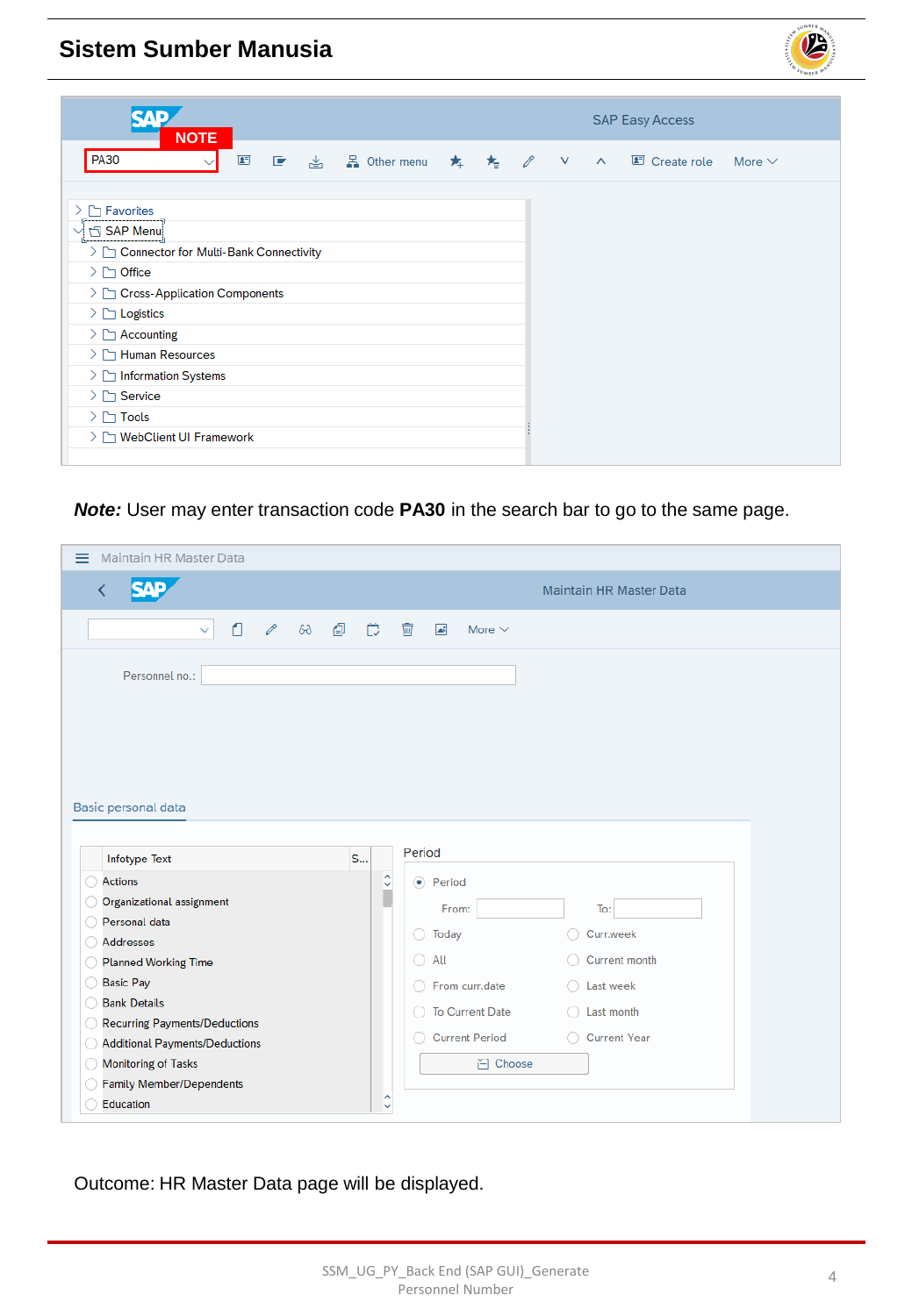<span id="page-5-0"></span>

| <b>Enter Personnel</b>                                    | <b>Backend User</b>                                          |
|-----------------------------------------------------------|--------------------------------------------------------------|
| <b>Number</b>                                             | $\overline{\phantom{a}}$                                     |
|                                                           |                                                              |
|                                                           |                                                              |
| ę<br>QAD<br>$\overline{\left( \right. }%$<br>$\checkmark$ | <b>Maintain HR Master Data</b>                               |
|                                                           |                                                              |
| ٥                                                         | ₫<br>$\mathscr O$<br>$6\delta$<br>Ö<br>而<br>國<br>More $\vee$ |
|                                                           | 1                                                            |
| Personnel no.: 187                                        |                                                              |
| Name: SITI                                                |                                                              |
| EE group: $1$<br>Permanent                                | Pers.area: SA<br>Prime Minister's Office                     |
| <b>Division IV</b>                                        |                                                              |
| EE subgroup: 04                                           |                                                              |
|                                                           |                                                              |
| Basic personal data                                       |                                                              |
|                                                           |                                                              |
|                                                           | Period                                                       |
| <b>Infotype Text</b>                                      | S                                                            |
| <b>Actions</b>                                            | $\hat{\cdot}$<br>✓<br>• Period                               |
| Organizational assignment                                 | $\checkmark$<br>From:<br>To:                                 |
| Personal data                                             | ✓<br>Curr.week<br>Today<br>$\bigcirc$<br>✓                   |
| <b>Addresses</b>                                          | All<br>Current month<br>∩<br>✓                               |
| <b>Planned Working Time</b><br><b>Basic Pay</b>           |                                                              |
| <b>Bank Details</b>                                       | From curr.date<br>$\bigcirc$ Last week                       |
| <b>Recurring Payments/Deductions</b>                      | <b>To Current Date</b><br>$\bigcirc$ Last month              |
| <b>Additional Payments/Deductions</b>                     | <b>Current Period</b><br>◯ Current Year                      |
| <b>Monitoring of Tasks</b>                                | $\checkmark$<br><b>日</b> Choose                              |
| <b>Family Member/Dependents</b>                           |                                                              |
| <b>Education</b>                                          | ᄉ<br>v                                                       |
|                                                           |                                                              |

1. Enter the employee's Personnel number.

#### *Note:*

- Employee's Personnel Number can be obtained from HR Administrator.
- Employee's Personnel Number is generated automatically when an employee is hired (*lantikan*) using PA40.
- 2. Click enter on your keyboard.

Outcome: Employee's details will be displayed.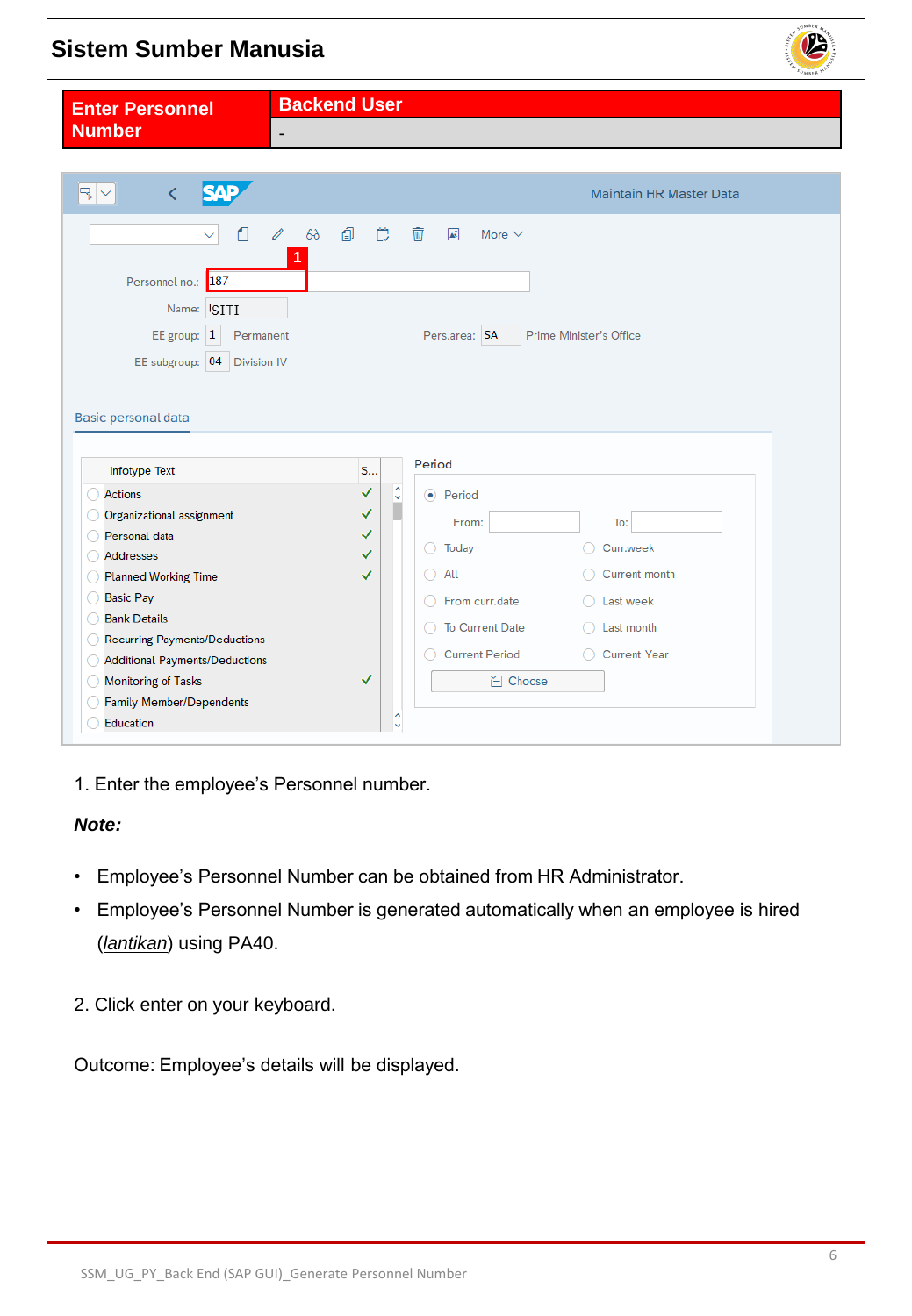<span id="page-6-0"></span>

| <b>Generate Personnel</b>                                                                                             | <b>Backend User</b>                        |                                                 |                                 |                                |  |
|-----------------------------------------------------------------------------------------------------------------------|--------------------------------------------|-------------------------------------------------|---------------------------------|--------------------------------|--|
| <b>Number with IC</b><br><b>Number</b>                                                                                | $\overline{\phantom{a}}$                   |                                                 |                                 |                                |  |
| K                                                                                                                     |                                            |                                                 |                                 | <b>Maintain HR Master Data</b> |  |
| $\Box$<br>$\checkmark$                                                                                                | $\Box$<br>一〇<br>$\mathscr{O}$<br>$6\delta$ | 画                                               | $\blacktriangle$<br>More $\vee$ |                                |  |
| Personnel no.:                                                                                                        |                                            |                                                 |                                 |                                |  |
|                                                                                                                       |                                            |                                                 |                                 |                                |  |
|                                                                                                                       |                                            |                                                 |                                 |                                |  |
|                                                                                                                       |                                            |                                                 |                                 |                                |  |
|                                                                                                                       |                                            |                                                 |                                 |                                |  |
|                                                                                                                       |                                            |                                                 |                                 |                                |  |
|                                                                                                                       |                                            |                                                 | Period                          |                                |  |
| <b>Infotype Text</b><br><b>Actions</b>                                                                                | S                                          |                                                 |                                 |                                |  |
| Organizational assignment                                                                                             |                                            | ¢<br>Π                                          | $\odot$ Period                  |                                |  |
| Personal data                                                                                                         |                                            |                                                 | From:                           | To:                            |  |
| <b>Addresses</b>                                                                                                      |                                            | $\left( \begin{array}{c} 1 \end{array} \right)$ | Today                           | Curr.week<br>∩                 |  |
| <b>Planned Working Time</b>                                                                                           |                                            | ○                                               | All                             | Current month                  |  |
| <b>Basic Pay</b>                                                                                                      |                                            | ∩                                               | From curr.date                  | $\bigcirc$ Last week           |  |
| <b>Bank Details</b>                                                                                                   |                                            | $\bigcirc$                                      | <b>To Current Date</b>          | Last month<br>∩                |  |
|                                                                                                                       |                                            | ∩                                               | <b>Current Period</b>           |                                |  |
| <b>Additional Payments/Deductions</b>                                                                                 |                                            |                                                 |                                 | ◯ Current Year                 |  |
| Basic personal data<br>Recurring Payments/Deductions<br><b>Monitoring of Tasks</b><br><b>Family Member/Dependents</b> |                                            |                                                 | <b>∐</b> Choose                 |                                |  |

1. Click on  $\boxed{\Box}$ 

#### *Note:*

• Personnel Number (1) page will be displayed.

 $\mathcal{V}$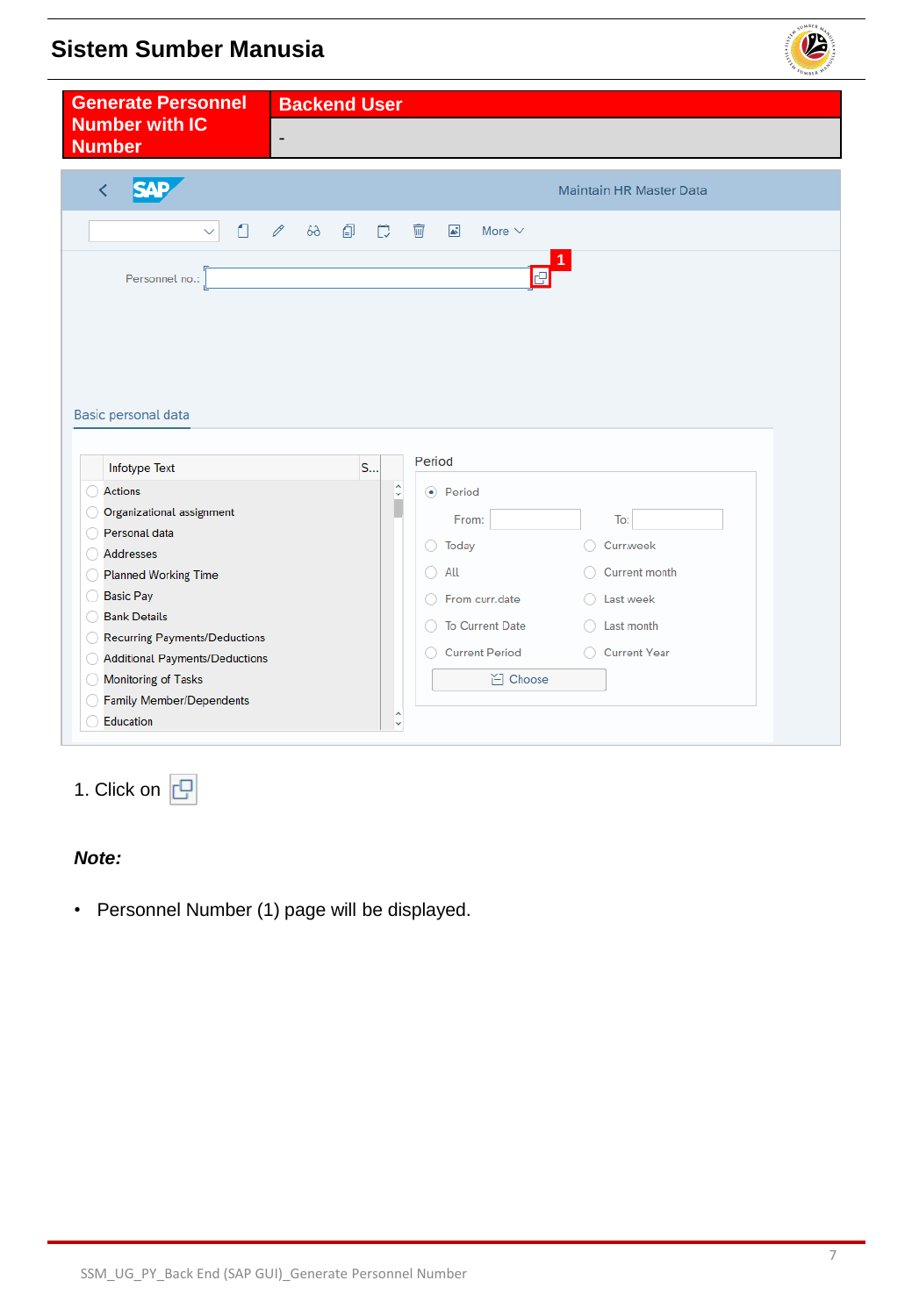| ≡ |                        |              | Pelle 2 nnel Number (1) |                                      |                      | ×                          |
|---|------------------------|--------------|-------------------------|--------------------------------------|----------------------|----------------------------|
| ≺ | C: Personnel ID Number | I: IC number | $\overline{\mathbf{3}}$ | K: Organizational assign Free search |                      | $\sum_{\infty}$            |
|   | Identity Number:       | 01123456     |                         |                                      |                      |                            |
|   | IC Type:               |              |                         |                                      |                      |                            |
|   | <b>Start Date:</b>     |              |                         |                                      |                      |                            |
|   | <b>End Date:</b>       |              |                         |                                      |                      |                            |
|   | Personnel number:      |              |                         |                                      |                      |                            |
|   |                        |              |                         |                                      |                      |                            |
|   |                        |              |                         |                                      |                      |                            |
|   |                        |              |                         |                                      |                      |                            |
|   |                        |              |                         |                                      |                      |                            |
|   |                        |              |                         |                                      |                      |                            |
|   |                        |              |                         |                                      |                      |                            |
|   |                        |              |                         | $\overline{\mathbf{4}}$              |                      |                            |
|   |                        |              |                         | $\mathcal Q$ Start Search            | ♣ Multiple Selection | $\boxed{\mathbf{x}}$ Close |
|   |                        |              |                         |                                      |                      |                            |



I: IC number

3. Fill in Identity Number (IC Number)

#### *Note:*

• Do not enter dash (-) for the IC Number.



#### *Note:*

• Employee's Personnel Number will be displayed.

 $\mathcal{P}$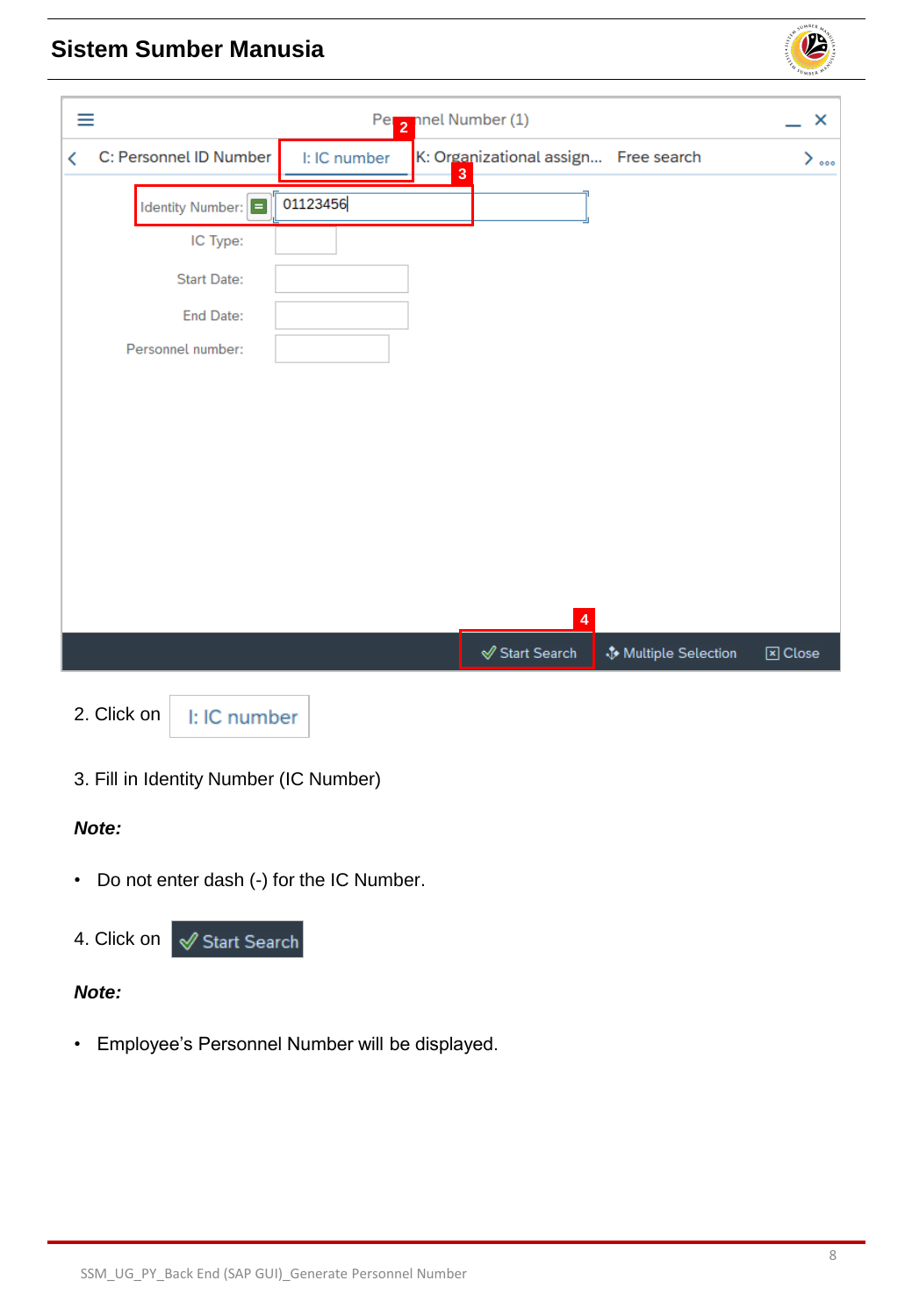

|                                                                                                 |                                |                        |                     | <b>Personnel Numi</b> |  |
|-------------------------------------------------------------------------------------------------|--------------------------------|------------------------|---------------------|-----------------------|--|
|                                                                                                 |                                | C: Personnel ID Number |                     | I: IC number          |  |
| <b>Identity Number:</b><br>6<br>འ།འ།★∥忽∥ਉ│▽│<br>$\sqrt{\ \mathbf{x}\ }$<br>$\frac{1}{\Delta}$ ) |                                |                        |                     |                       |  |
| IC                                                                                              | <b>Start Date End Date</b>     |                        | PersNo <sub>5</sub> |                       |  |
|                                                                                                 | 01.01.2021 31.12.9999 10047988 |                        |                     |                       |  |
|                                                                                                 |                                |                        |                     |                       |  |

5. Click on the employee's Personnel Number.

| 6. Click on |  |
|-------------|--|
|-------------|--|

#### *Note:*

• Employee's Personnel Number will be entered into the field.

| <b>SAP</b>         |  |  |  | <b>Maintain HR Master Data</b>                                                                     |
|--------------------|--|--|--|----------------------------------------------------------------------------------------------------|
|                    |  |  |  | $\vee$ 0 $\theta$ 68 0 $\ddot{\theta}$ $\ddot{\theta}$ $\ddot{\theta}$ $\ddot{\theta}$ More $\vee$ |
| Personnel no.: 187 |  |  |  | 'nΡ                                                                                                |

6. Click enter on the keyboard.

| Personnel no.: 187              |                                           |
|---------------------------------|-------------------------------------------|
| Name:                           |                                           |
| EE group: $\boxed{1}$ Permanent | Pers.area:   SA   Prime Minister's Office |
| EE subgroup: 04 Division IV     |                                           |

Outcome: Employee's details will be displayed.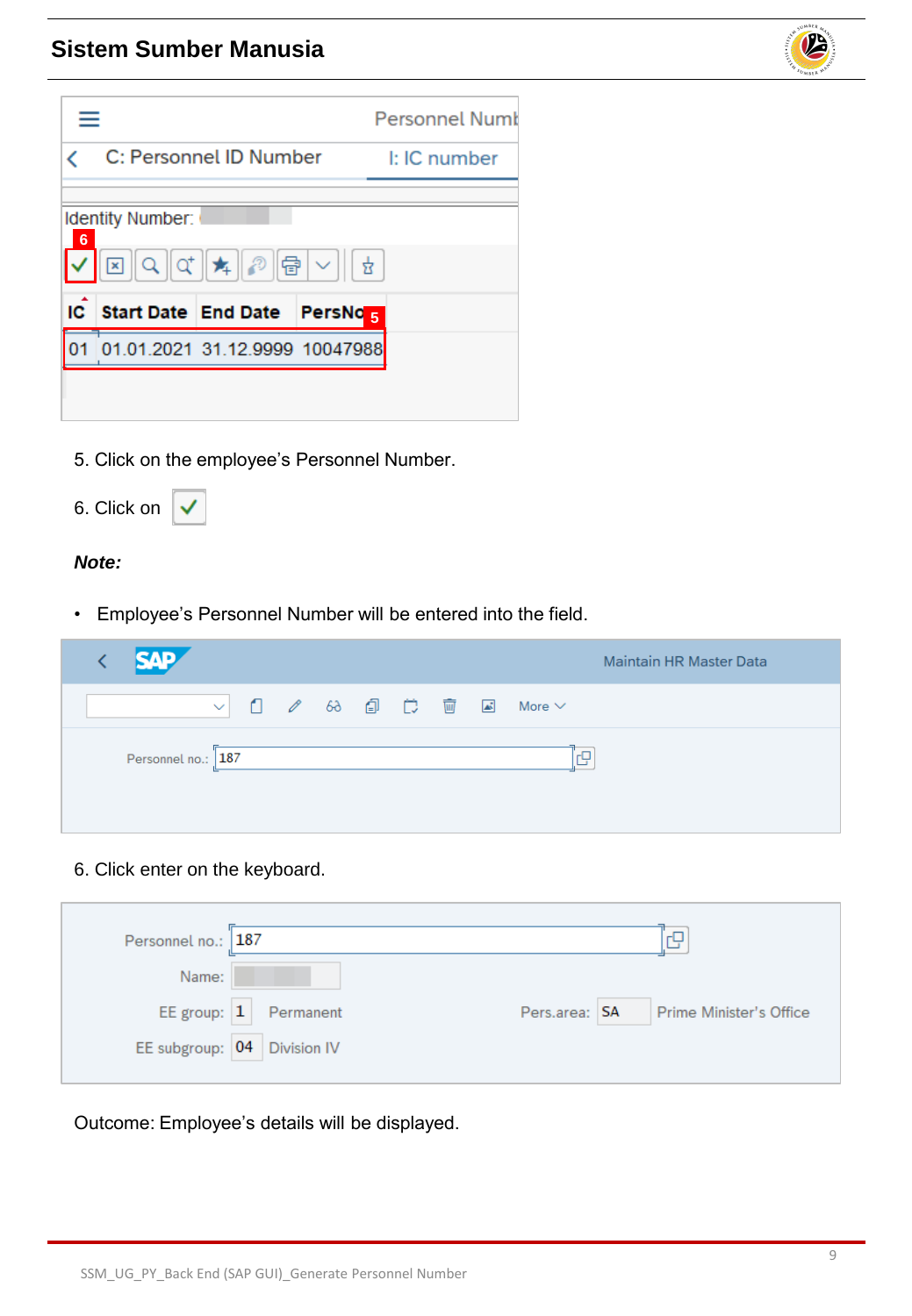<span id="page-9-0"></span>

1. Click on  $\Box$ 

#### *Note:*

• Personnel Number (1) page will be displayed.

**129**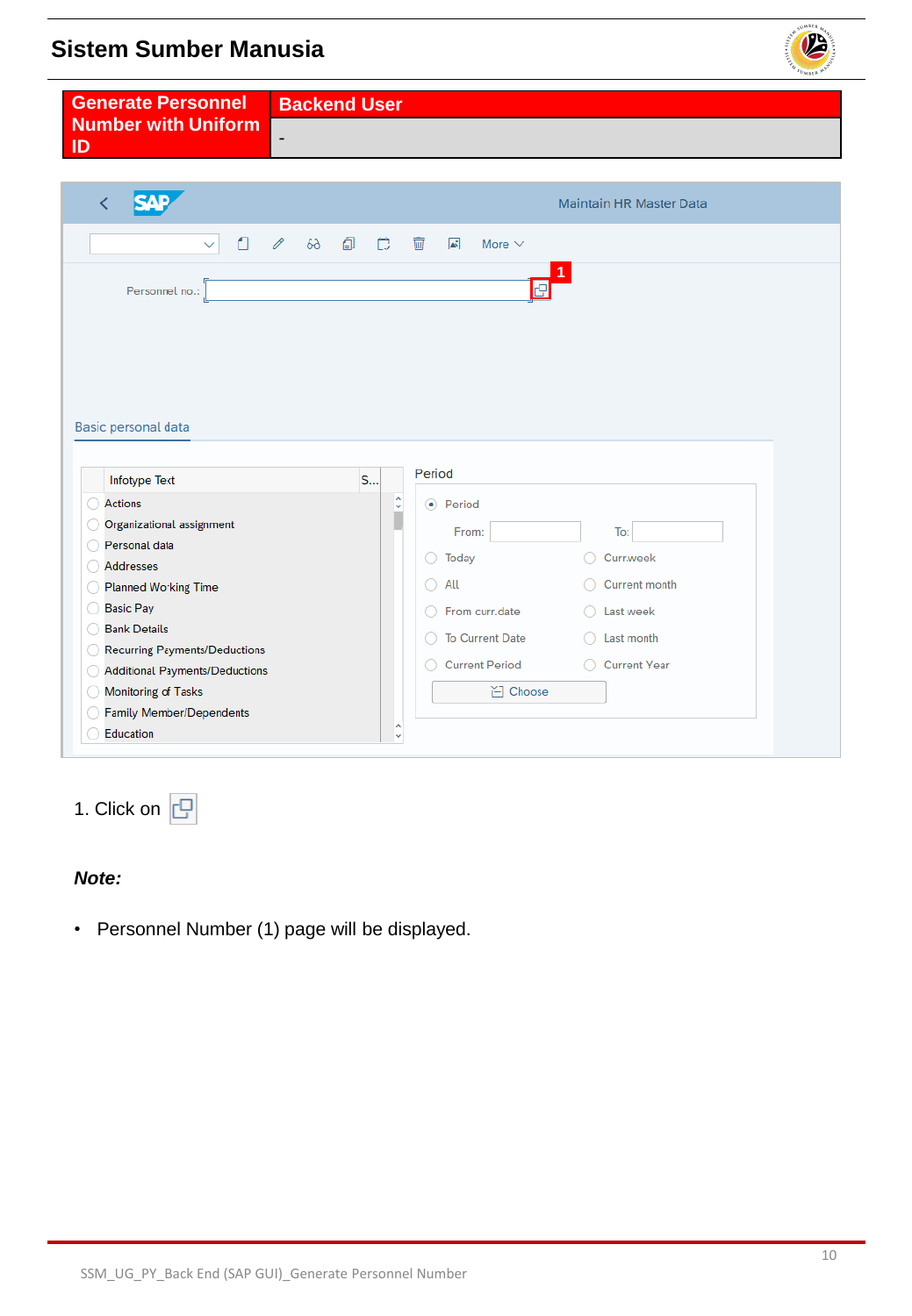| ≡ |                        |              | Peronnel Number (1)     |                                      |                      | ×                          |
|---|------------------------|--------------|-------------------------|--------------------------------------|----------------------|----------------------------|
| ← | C: Personnel ID Number | I: IC number | $\overline{\mathbf{3}}$ | K: Organizational assign Free search |                      | $>$ $\infty$               |
|   | Identity Number: [x]   | *99123456    |                         |                                      |                      |                            |
|   | IC Type:               |              |                         |                                      |                      |                            |
|   | <b>Start Date:</b>     |              |                         |                                      |                      |                            |
|   | End Date:              |              |                         |                                      |                      |                            |
|   | Personnel number:      |              |                         |                                      |                      |                            |
|   |                        |              |                         |                                      |                      |                            |
|   |                        |              |                         |                                      |                      |                            |
|   |                        |              |                         |                                      |                      |                            |
|   |                        |              |                         |                                      |                      |                            |
|   |                        |              |                         |                                      |                      |                            |
|   |                        |              |                         |                                      |                      |                            |
|   |                        |              |                         | $\overline{\mathbf{4}}$              |                      |                            |
|   |                        |              |                         | $\mathcal Q$ Start Search            | ♣ Multiple Selection | $\boxed{\mathbf{x}}$ Close |
|   |                        |              |                         |                                      |                      |                            |

2. Click on

I: IC number

3. Fill in Identity Number (Uniform ID).

#### *Note:*

• Enter asterisk (\*) before the Uniform ID.



#### *Note:*

• Employee's Personnel Number will be displayed.

 $\mathcal{P}$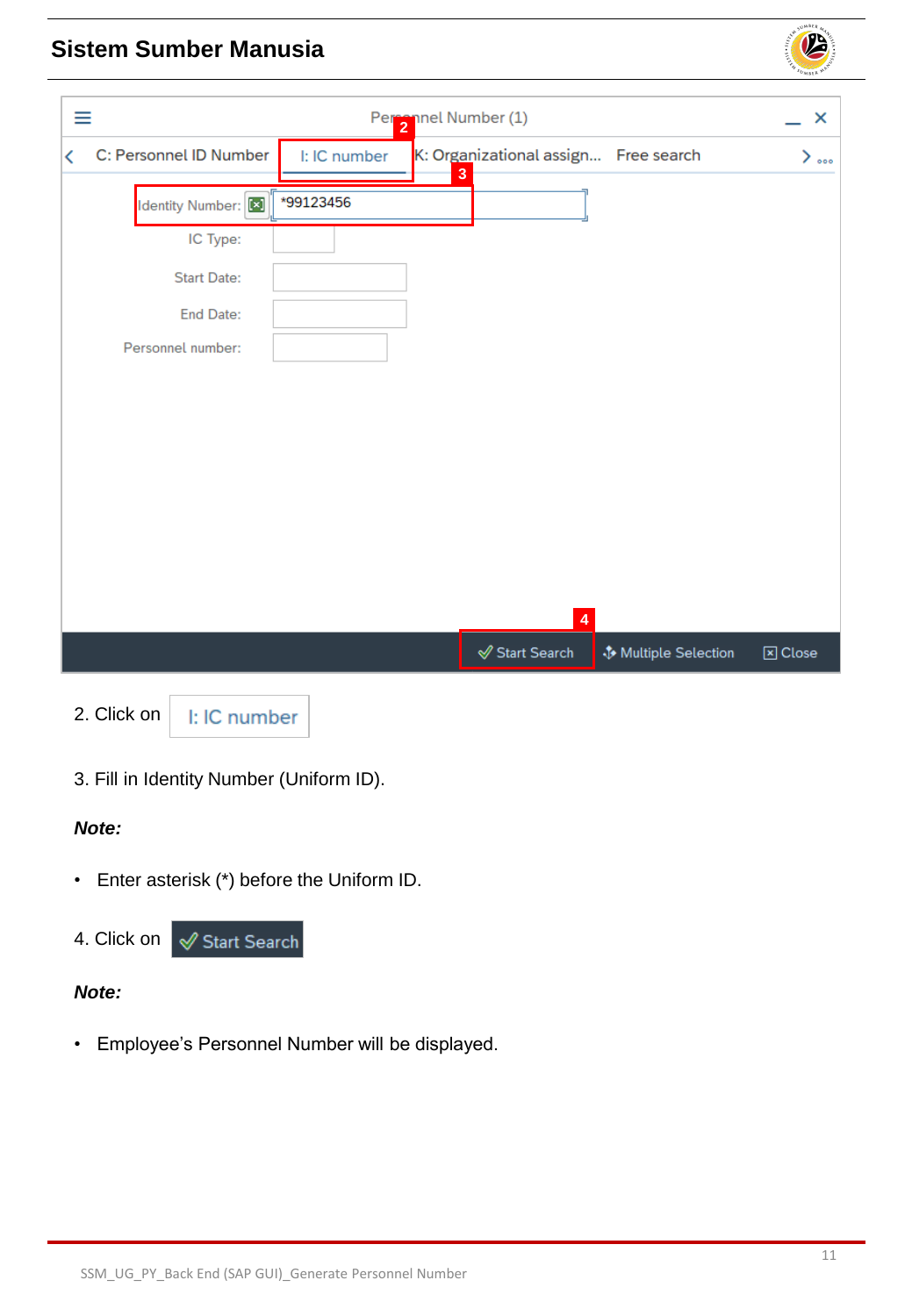

|                                                                   | Personnel Number (1) 1 Entry found       |  |  |  |
|-------------------------------------------------------------------|------------------------------------------|--|--|--|
| C: Personnel ID Number                                            | K: Organizational assign<br>I: IC number |  |  |  |
| 6                                                                 | $\checkmark$                             |  |  |  |
| $\alpha$ $\star$ $\beta$<br>惛<br>$\vert x \vert$<br>Q<br>$\sim$ 1 | 효                                        |  |  |  |
| ID Number IC Start Date End Date                                  | PersNo <sub>p</sub>                      |  |  |  |
| 01 01.01.2021 31.12.9999 10042230                                 |                                          |  |  |  |
|                                                                   |                                          |  |  |  |

5. Click on the employee's Personnel Number.

| 6. Click on |  |
|-------------|--|
|-------------|--|

#### *Note:*

• Employee's Personnel Number will be entered into the field.

| <b>SAP</b>         |  |  |  | <b>Maintain HR Master Data</b>                                                                                                           |
|--------------------|--|--|--|------------------------------------------------------------------------------------------------------------------------------------------|
|                    |  |  |  | $\vee$ 0 $\theta$ 68 $\oplus$ $\stackrel{\leftrightarrow}{\Box}$ $\stackrel{\leftarrow}{\Box}$ $\stackrel{\leftarrow}{\Box}$ More $\vee$ |
| Personnel no.: 187 |  |  |  | 'nQ                                                                                                                                      |

6. Click enter on the keyboard.

| Personnel no.: 187              | 'nQ                                      |
|---------------------------------|------------------------------------------|
| Name:                           |                                          |
| EE group: $\boxed{1}$ Permanent | Pers.area: SA<br>Prime Minister's Office |
| EE subgroup: 04 Division IV     |                                          |

Outcome: Employee's details will be displayed.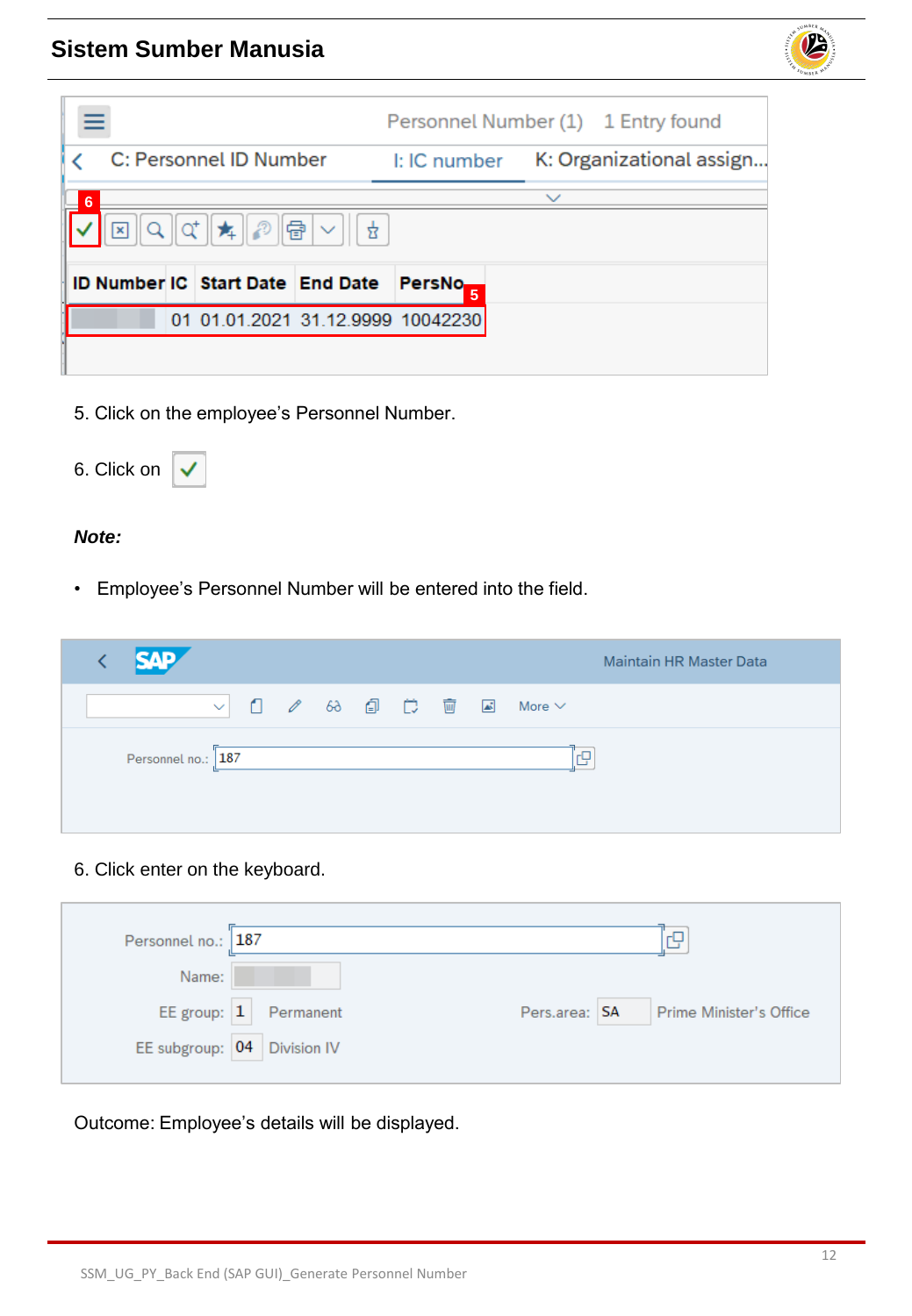

<span id="page-12-0"></span>**Free Search to Personnel Number**

**Backend User** -

#### *Note:*

• If user has accidentally clicked on Free Search, follow the steps below:

| Ξ |                                                             |             |                   | <b>HR Object Selection</b>                                                             |               |   | ×                         |
|---|-------------------------------------------------------------|-------------|-------------------|----------------------------------------------------------------------------------------|---------------|---|---------------------------|
| է | $\mathbb{F}_{\Xi}$ $\vee$<br>$\nabla \vee$<br>$\alpha$<br>° |             |                   | H Reporting Period: Today                                                              |               |   |                           |
|   | Field group/fields                                          | Value selec |                   | <b>Reporting set</b><br>冲                                                              |               |   |                           |
|   | $\geq \Box$ Key Fields                                      |             | U                 | 画<br>Unrestricted<br>$6\delta$                                                         |               |   |                           |
|   | > D Actions                                                 |             |                   | $\triangledown$ Persons along organizational structure $\triangledown$<br>restrict by: |               |   |                           |
|   | > Organizational Assignment                                 |             |                   |                                                                                        |               |   |                           |
|   | > Personal Data                                             |             |                   |                                                                                        |               |   |                           |
|   | $\sum$ Challenge                                            |             |                   | 画单                                                                                     |               |   |                           |
|   | > M Leave Entitlement                                       |             |                   |                                                                                        |               |   |                           |
|   | > Mddresses                                                 |             |                   | <b>Selections</b>                                                                      |               |   |                           |
|   | > C Planned Working Time                                    |             |                   | You can define selection conditions in this area.                                      |               |   |                           |
|   | $\geq$ $\Box$ Basic Pay                                     |             |                   | Fields can only be selected by selecting them correspondingly from the field list.     |               |   |                           |
|   | > Bank Details                                              |             |                   | In addition, fields can be moved to this area using Drag & Drop                        |               |   |                           |
|   | > Contract Elements                                         |             |                   |                                                                                        |               |   |                           |
|   | > Travel Privileges                                         |             |                   |                                                                                        |               |   |                           |
|   | > Family/Related Person                                     |             |                   |                                                                                        |               |   |                           |
|   | > Medical Service                                           |             |                   |                                                                                        |               |   |                           |
| □ | > Internal Control                                          |             |                   |                                                                                        |               |   |                           |
|   | $\sum$ Time Recording Info.                                 |             |                   |                                                                                        |               |   |                           |
|   | > Matern.Prot./Parent.Leave                                 |             |                   |                                                                                        |               |   |                           |
|   | > Milit./Non-Milit.Service                                  |             |                   |                                                                                        |               |   |                           |
|   | > Payroll Status                                            |             |                   |                                                                                        |               |   |                           |
|   | > Capital formation                                         |             |                   |                                                                                        |               |   |                           |
|   | $\geq$ $\Box$ Ext. bank transfers                           |             |                   |                                                                                        |               |   |                           |
| H | $\geq$ $\Box$ Education and training                        |             |                   |                                                                                        |               |   |                           |
|   | > Powers of attorney                                        |             |                   |                                                                                        |               |   |                           |
|   | > Date specifications                                       |             |                   |                                                                                        |               |   |                           |
| П | > Infotype 0148                                             |             | ́<br>$\checkmark$ |                                                                                        |               |   |                           |
|   |                                                             |             |                   |                                                                                        | $\mathscr{Q}$ | 囱 | $\boldsymbol{\mathsf{X}}$ |

1. Click on **[5]**